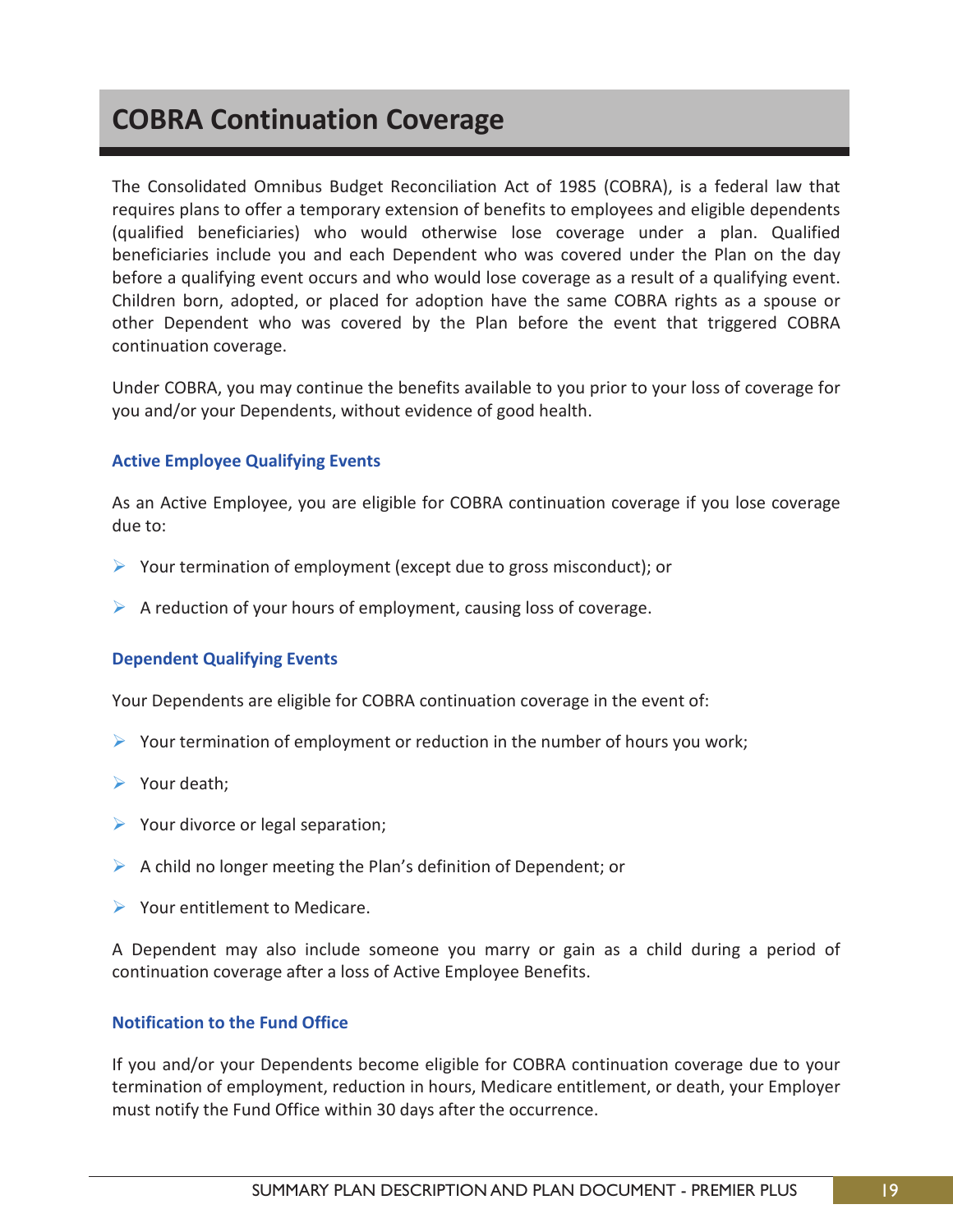By law, within 60 days after your Dependent becomes eligible for COBRA continuation coverage because of legal separation or divorce, you or the Dependent must notify the Fund Office of that qualifying event. If you or your Dependents do not contact the Fund Office during the 60 day period, COBRA continuation coverage will not be available.

Notification should be made in writing to the Fund Office and should include the Active Employee's name and member identification number, qualified beneficiary's name, the qualifying event entitling them to COBRA continuation coverage, and the date of the event. Failure to provide timely notice may prevent you and/or your Dependents from obtaining or extending COBRA continuation coverage.

Active Employees, qualified beneficiaries, or any representative acting on behalf of the Active Employee or qualified beneficiary may provide notice. Notice from one individual will satisfy the notice requirement for all related qualified beneficiaries affected by the same qualifying event.

# **Electing COBRA Continuation Coverage**

Within 45 days of receipt of notice(s), the Fund Office will send you and/or your Dependents an election form to continue coverage with instructions or, if you are not eligible, information as to why you are not eligible to elect this coverage. To be eligible for COBRA continuation coverage, you must return the completed election form to the Fund Office within 60 days after the date the Fund Office notifies you of your loss of coverage and eligibility for COBRA continuation coverage. This 60-day period is referred to as an election period.

- $\triangleright$  Each member of your family who would lose coverage because of a qualifying event is entitled to make a separate COBRA continuation coverage election.
- If you do not elect COBRA continuation coverage for your Dependents when they are entitled to COBRA continuation coverage, your Dependents have the right to elect COBRA continuation coverage for themselves. Your spouse may elect COBRA continuation coverage for herself or himself and any children who are covered by the Plan on the date of the qualifying event.
- $\triangleright$  This provision applies if international trade adversely affects your employment. If you are certified by the U.S. Department of Labor (DOL) as eligible for benefits under the Trade Act of 2002, you may be eligible for both a new opportunity to elect COBRA continuation coverage and an individual Health Insurance Tax Credit. If you and/or your Dependents did not elect COBRA continuation coverage during your election period, but are later certified by the DOL for Trade Act benefits, you may be entitled to an additional 60-day COBRA continuation coverage election period beginning on the first day of the month in which you were certified. However, in no event would this benefit allow you to elect COBRA continuation coverage later than six months after your coverage ended under the Plan.
- $\triangleright$  If you are losing coverage under the Plan based on your intent to retire and you elect coverage under the Retiree Plan of benefits offered by the Automobile Mechanics' Local No.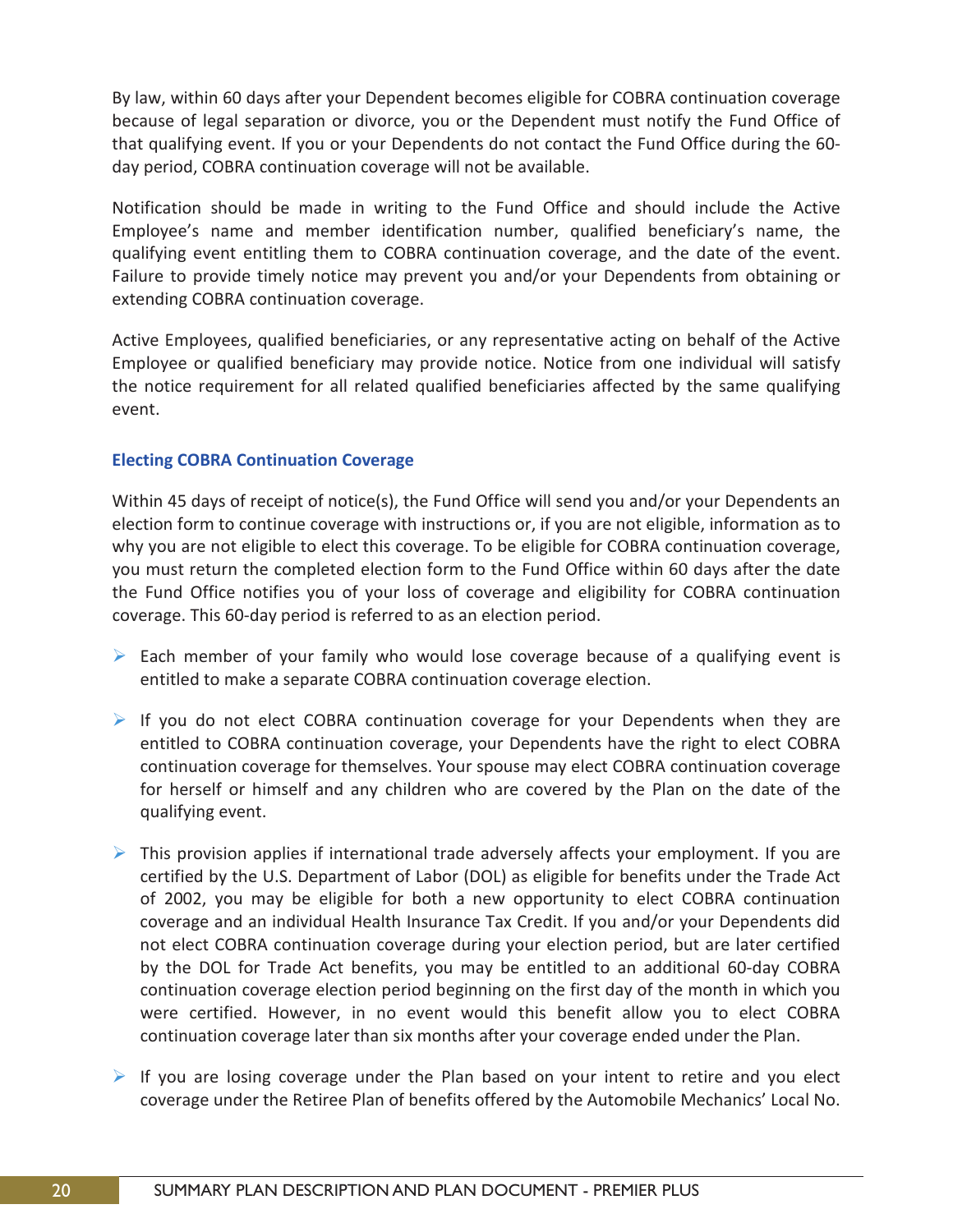701 Union and Industry Welfare Fund, such election will constitute a waiver of your right to COBRA continuation coverage under the Premier Plus Plan.

If the Fund Office does not receive your completed election form within the 60-day election period, coverage will automatically terminate for you and/or your Dependents effective as of the original date coverage was lost. Failure to return the completed form within the time limit will also automatically terminate the right to continuation of benefits.

# **Type of Coverage**

If you or your Dependent is eligible for and elects COBRA continuation coverage after a loss of coverage under Active Employee Benefits, the Plan will provide coverage for Medical, Prescription Drug, Dental and Vision care, as well as your existing HRA (if any), all covered in the same rate.

You or your Dependent(s) would be responsible for paying the full premium cost of coverage plus administrative charges for COBRA continuation coverage. The cost of COBRA continuation coverage is determined based on Plan experience and applicable government regulations. Your premium will be due no later than 45 days after you elect coverage. The first payment must retroactively cover the period of time from the date on which your coverage was lost up through and including the current month. After that, payments are due monthly and must be continuous.

Failure to submit the initial required premium payment within the time limit specified automatically terminates the continuation of benefits and the right to continuation of benefits.

# **COBRA Continuation Coverage Period**

Generally, you may continue coverage under COBRA for a period of up to 18 months from the date (or up to 29 months for disabled individuals, as described in the next section) your employment terminates or there is a reduction in the number of hours you work.

Your Dependents may qualify to continue coverage for a period of up to 36 months under the following qualifying events:

- $\triangleright$  You and your spouse become divorced or legally separated;
- $\triangleright$  You become entitled to Medicare;
- $\triangleright$  Your child loses eligibility as a Dependent; or
- $\triangleright$  Your death.

If COBRA continuation coverage is obtained after one qualifying event and a second qualifying event, as listed above, occurs during the initial 18-month COBRA continuation coverage period, your Dependent would then be eligible for an additional 18 month COBRA continuation coverage period (a total of 36 months from the date of the first qualifying event).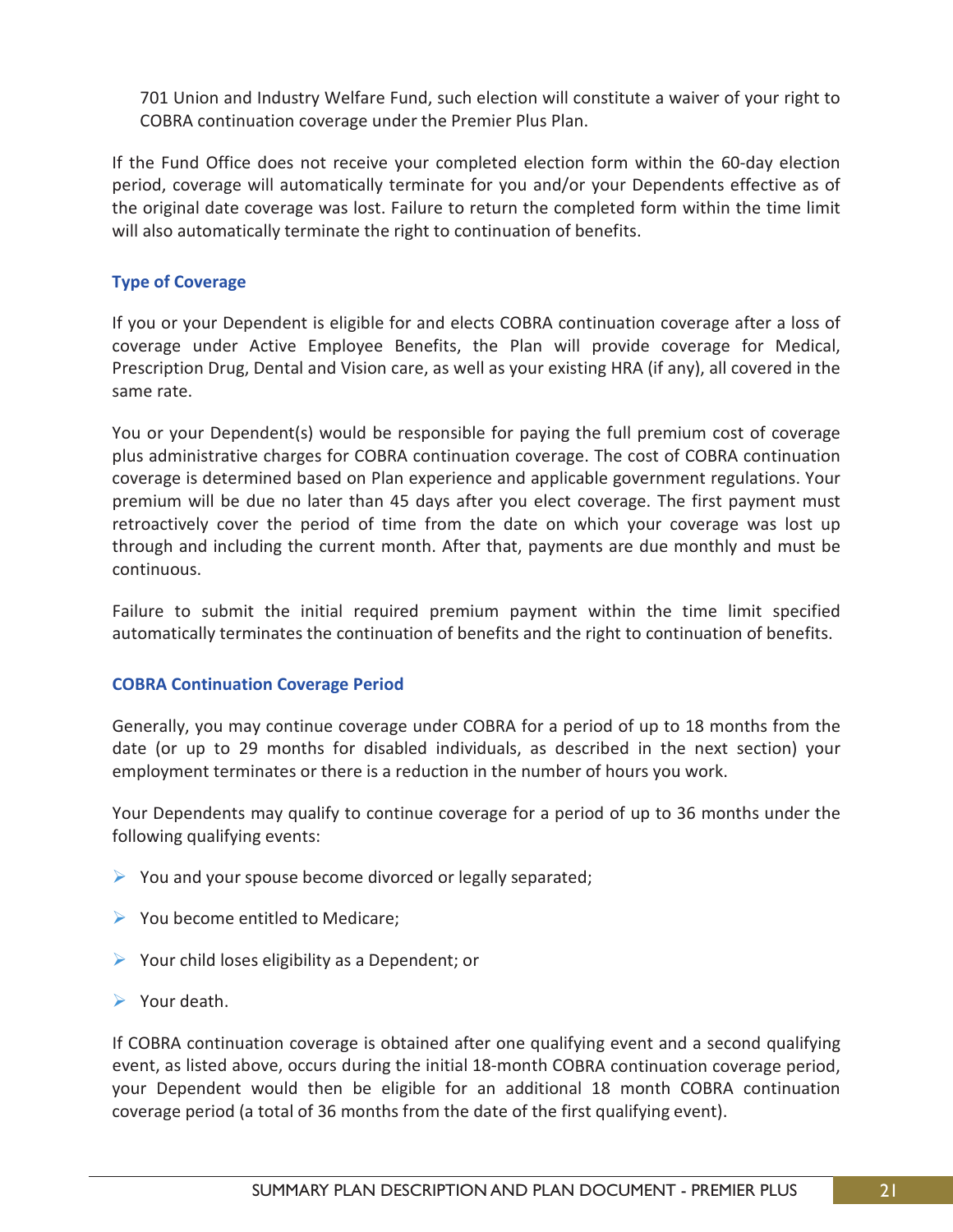#### **Example: COBRA Qualifying Events**

If you are terminated, lose coverage under Active Employee Benefits, continue coverage under COBRA and then divorce six months later, you would be eligible for COBRA continuation coverage for a total of 18 months from the date of the first qualifying event (your termination). Your Dependents could extend their coverage for up to an additional 18 month period for a total of 36 months from the date of the first qualifying event (your termination).

#### **Coverage for Disabled Individuals**

If the Social Security Administration determines that you or one of your Dependents was totally and permanently disabled on the day your employment ended, or within 60 days after that, COBRA continuation coverage may be continued up to a maximum of 29 months, instead of 18 months for all covered family members who have elected COBRA continuation coverage. For coverage to continue, you must notify the Fund Office, in writing:

- $\triangleright$  Before the 18-month period ends; and
- $\triangleright$  Within 60 days of the date of the disability.

You must include any documentation of the determination of disability with a written request for extended coverage.

The cost of extended COBRA continuation coverage for disabled individuals and all other qualified beneficiaries for whom coverage is extended under this provision is determined based on Plan experience and applicable government regulations. The premium cost of such extended coverage is greater than that of continued coverage.

When the disability ends, you must notify the Fund Office within 30 days. The extended coverage will end for each qualified beneficiary covered under this extension unless he or she is still within the initial 18-month period of continued coverage.

# **When COBRA continuation coverage Ends**

You lose your right to COBRA continuation coverage if:

- $\triangleright$  The Plan no longer provides medical, prescription drug, dental, and/or vision care coverage to any Participants;
- $\triangleright$  You do not pay the required premium when due;
- $\triangleright$  You become covered under another group medical plan. Note however, that if you have a pre-existing condition not covered by the other plan, your COBRA continuation coverage may be continued;